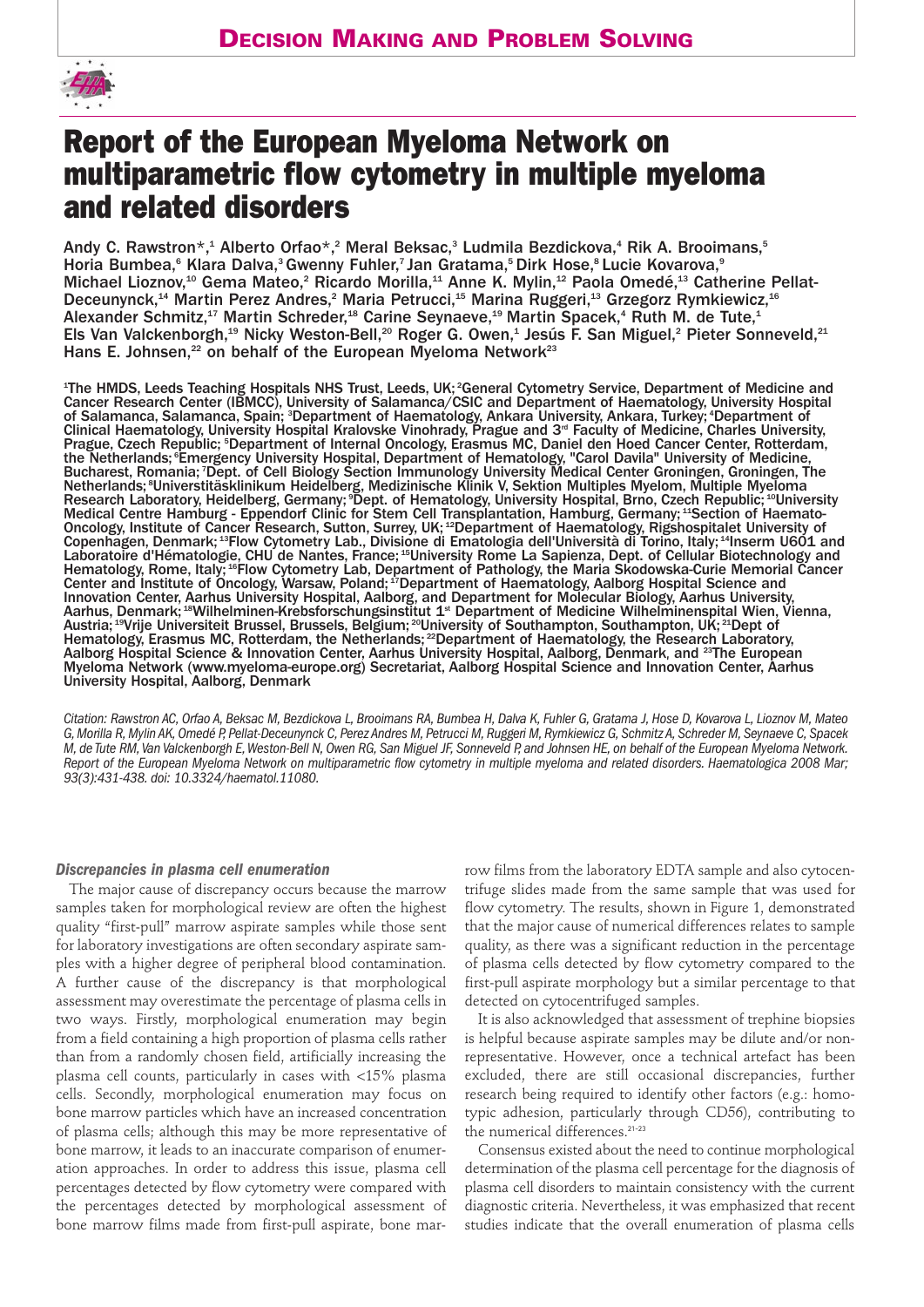from the whole BM aspirate sample by flow cytometry could be of higher prognostic utility in myeloma patients compared with the morphological plasma cells counts.<sup>20</sup>

### *Identification of prognostic markers and immunophenotypic screening of cytogenetic abnormalities in myeloma and MGUS*

So far the prognostic value of immunophenotyping is not clearly established.<sup>29</sup> Recent data suggest that some antigenic profiles such as those defined by the patterns of expression of CD28 and CD117 may correlate with disease outcome. Nevertheless, these profiles are not independent prognostic factors due to their association with well-established genetic lesions.<sup>33</sup> For many years it has been well established that DNA hyperdiploidy in myeloma is associated with unique immunophenotypic features as reflected by a higher reactivity for CD56 and lower expression of CD10, CD15 and CD20.27,34 CD20 expression has also been associated with the  $t(11;14)(q13;q32).$ <sup>35</sup> More recently, it has been shown that other balanced translocations and cytogenetic abnormalities are also closely related to characteristic immunophenotypic features of myeloma plasma cells.<sup>24</sup> Accordingly, DNA hyperdiploidy has been associated with a higher reactivity for both CD56 and CD117, while non-hyperdiploid cases more frequently express CD28 and CD20. In addition, IgH translocation to 11q13 in myeloma was reported as being more frequently associated with a CD20+, CD56- and CD117- myeloma plasma cell phenotype. In turn, IgH translocations involving chromosome partners other than 11q13 were almost exclusively found among CD20- and CD117- cases. Finally, del(13q)

was also reported to be associated with a CD117- plasma cell immunophenotype. However, although a relationship has been found between specific genetic abnormalities and unique plasma cell phenotypes,<sup>24,35</sup> general agreement existed on the fact that such reported associations are not strong enough that they would support recommending the use of specific immunophenotypic profiles in the diagnostic screening of genetic abnormalities in myeloma. In this regard, it was concluded that additional studies are required to further explore the potential existence of stronger phenotypic/genetic associations. In a similar way, the diagnostic and/or prognostic utility of the identification and enumeration of circulating clonal plasma cells in myeloma patients,<sup>36-40</sup> was thought to require further confirmation in large series of patients by different clinical research groups, prior to recommending its routine clinical use.

In 1995, Pellat-Deceunynck *et al*. <sup>21</sup> reported that CD45 was lost by most malignant plasma cells as compared to normal plasma cells. More recently, the same authors showed that a subset of plasma cells, approximately 12% of total plasma cells are CD45+bright and that this subset display unique proliferative and phenotypic features. Accordingly, it was reported that proliferation was almost exclusively restricted to the CD45+bright plasma cells; in contrast to other myeloma plasma cells in the sample, CD45+bright plasma cells were CD11a+ with low reactivity for Bcl-2 (41). Although all participating groups could detect plasma cells with some CD45 expression in a significant proportion of patients, the plasma cells expressing CD45+bright could not reproducibly be detected by all groups. It was proposed that

|                                    | Immunofixation<br>IgH-PCR                                                                                      | RO-ASO                                                                 | Flow cytometry                                                 |
|------------------------------------|----------------------------------------------------------------------------------------------------------------|------------------------------------------------------------------------|----------------------------------------------------------------|
| Invasive                           | N <sub>0</sub>                                                                                                 | Yes                                                                    | Yes                                                            |
| <b>Sampling Error</b>              | N <sub>0</sub>                                                                                                 | Possible                                                               | Possible but there are internal controls<br>for marrow quality |
| Reproducible limit<br>of detection | Low $(\sim 0.1\%)$                                                                                             | 0.001%, although quantitative<br>limit is $0.01%$                      | 0.01%                                                          |
| <b>Direct</b><br>measurement       | No - only measure relative changes                                                                             | Yes                                                                    | Yes                                                            |
| Key problems                       | Up to 12 months to achieve negative<br>result after plasma cells depleted<br>due to long paraprotein half-life | Labor-intensive to design and test<br>allele-specific oligonucleotides | Complex analysis procedure requires<br>experienced operator    |
| Acceptable<br>sample age           | Several days                                                                                                   | Several weeks (possibly older depending<br>on storage)                 | 48 hours                                                       |
| Pre-treatment<br>material required | Yes -to determine paraprotein quantity<br>allele-specific and isotype                                          | Yes -to design not essential<br>primer                                 | Preferable but                                                 |
| Rapid results                      | Yes                                                                                                            | N <sub>0</sub>                                                         | Yes                                                            |
| Applicability                      | 90%                                                                                                            | ~175%                                                                  | >95%                                                           |
| Cost                               | Very low                                                                                                       | Initially high, follow-up low                                          | Moderate                                                       |
| Optimal setting                    | Continuous monitoring<br>over the course of the disease                                                        | Retrospective analysis in<br>multi-center clinical trials              | Clinical trials and single time-point<br>response assessment   |

Table 1. Monitoring of minimal residual disease (MRD) in multiple myeloma (MM): advantages and limitations of electrophoretic, molecular and immunophenotypic approaches.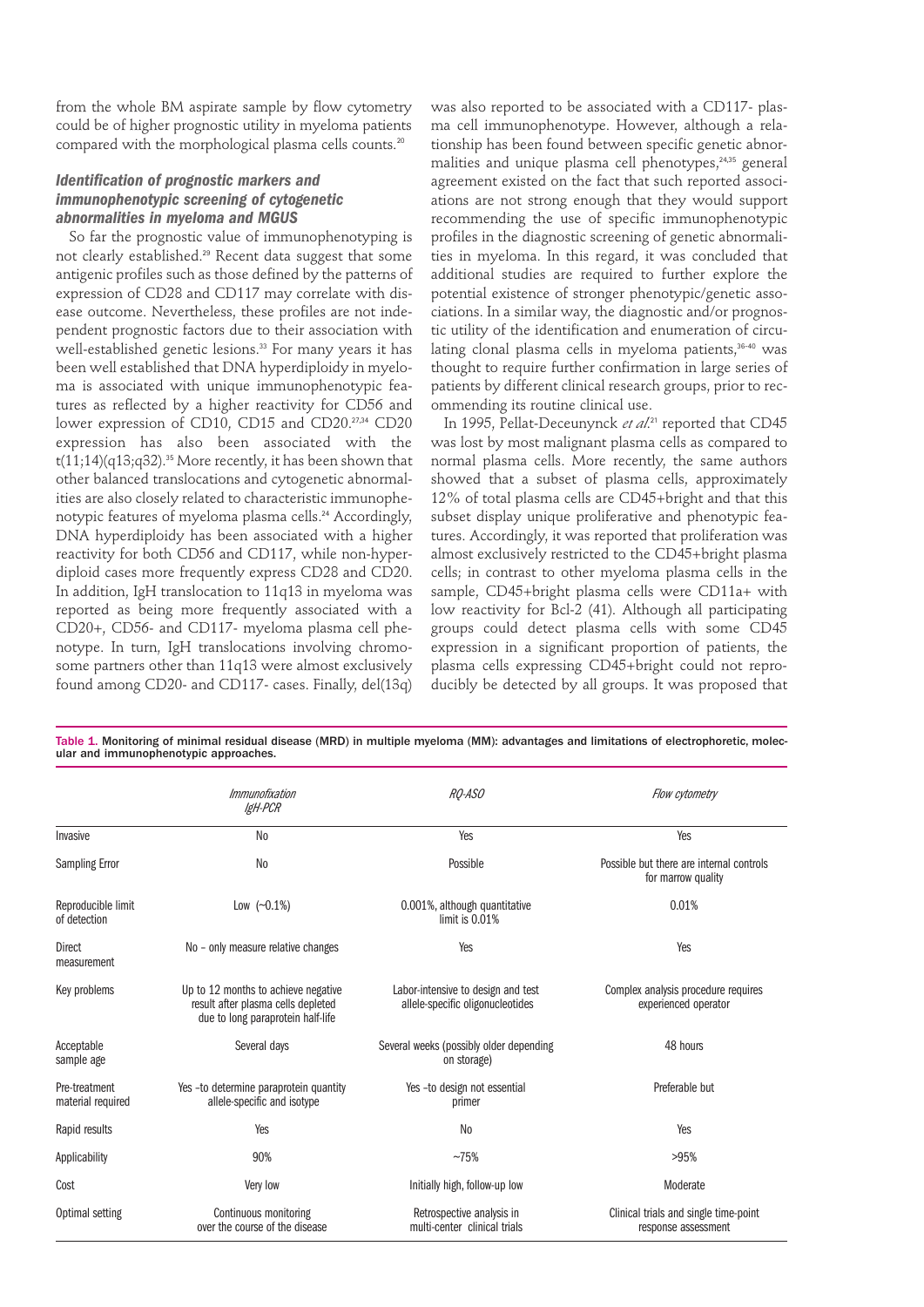further studies, including the exchange of original flow cytometry data files and development of consensus gating strategies, could facilitate a better understanding of the reported findings.

## *Detection of minimal residual disease by flow cytometry*

A complete response in myeloma requires the absolute disappearance of serum/urine monoclonal immunoglobulin detected by immunofixation with fewer than 5% plasma cells in the bone marrow as well as stable bone disease and normal calcium.<sup>44</sup> A critical problem with current approaches to disease monitoring is the long halflife of paraproteins, particularly IgG paraproteins, such that it is often not possible to determine whether the patient has had a complete response until three months to twelve months from the end of treatment .<sup>45</sup> Serumfree light chain has a short half-life and therefore responses are more rapid, but the assay is less sensitive for detection of residual disease.<sup>46</sup> Assessing the efficacy of maintenance strategies is even more problematic using conventional response criteria as patients often start maintenance in a near complete remission state. Without a direct measurement of disease levels, the only outcome measure for maintenance strategy is duration of response which takes many years to determine. Direct assessment of the bone marrow tumour load is far preferable and more sensitive, with several studies demonstrating that MRD detection in the bone marrow provides a better prediction of outcome than conventional response assessment by analysis of serum paraprotein levels.

Using allele-specific oligonucleotide (ASO) PCR approaches, approximately 30–70% of patients undergoing allogeneic transplantation become MRD-negative<sup>47-49</sup> whilst in an autologous setting up to 30% of patients achieve an MRD-negative status.50-55 Such PCR approaches require the generation and validation of a specific oligonucleotide for each patient, which can be costly and time-consuming. Additionally they are only applicable to 70-80% of patients as it is not possible to generate clon-

Table 2. Identification of the optimal marker combination for gating plasma cells: overall performance of different combinations of plasma cell gating markers evaluated at the EMN workshop held in Leeds in May 2007.

| Gating markers                                                           | CD38                  | CD38 and<br>CD45      | CD38 and<br><i>CD138</i> | CD38,<br>and CD45<br><i>CD138</i> |
|--------------------------------------------------------------------------|-----------------------|-----------------------|--------------------------|-----------------------------------|
| Proportion of cases with<br>detectable disease                           | 42%                   | 28%                   | 42%                      | 61%                               |
| Median percentage of<br>plasma cells in cases<br>with detectable disease | 8.1%<br>$(1.6 - 35%)$ | 0.8%<br>$(0.2 - 26%)$ | 7.6%<br>$(0.5 - 39%)$    | 2.7%<br>$(0.07 - 33%)$            |
| Precision*                                                               | 67%                   | 67%                   | 67%                      | 92%                               |

*\*percentage of cases with concordant results between participants.* 



Figure 1. Comparison of flow cytometric detection of plasma cells with morphological analysis of bone marrow aspirate smears and cytocentrifuge slides. Bland-Altman plots are shown, plotting the difference in plasma cell percentage detected by flow cytometry and morphological assessment against the average. The average result for the percentage is plotted on a logarithmic axis to allow a better presentation of the spread of the results; as such, the regression line appears as a curve. Data was generated at the HMDS laboratory in Leeds. (A) Comparison of flow cytometric analysis with morphological assessment of smears made from the initial aspiration in 381 samples from patients at presentation or after treatment. The percentage by flow cytometry is approximately half of the morphologically determined percentage, but the analyses are performed on different samples from the same individual. (B) Comparison of morphological assessment of smears made from the initial aspiration and of smears made on arrival of the sample at the laboratory in 87 of the 381 cases. The percentage of plasma cells is also approximately half that of the result determined from smears derived from the initial aspiration demonstrating that the majority of the discrepancy occurs because of samples sent for laboratory analysis have a higher degree of peripheral blood contamination. (C) Comparison of flow cytometric analysis with morphological assessment of cytocentrifuge preparations using the same separated leucocyte sample for both analyses in 19 of the 381 cases. In this setting both flow cytometry and morphological assessment provide similar results except when there are very low levels of plasma cells (<0.5%) where morphological assessment is not sufficiently sensitive to generate a reliable result. In occasional cases, where the laboratory sample contained representative bone marrow, the percentage of plasma cells detected by flow cytometry was higher than that identified by morphology. The results demonstrate that the primary cause for discrepancies in the plasma cell count derived by flow cytometry compared to morphology is due to differences in sample quality.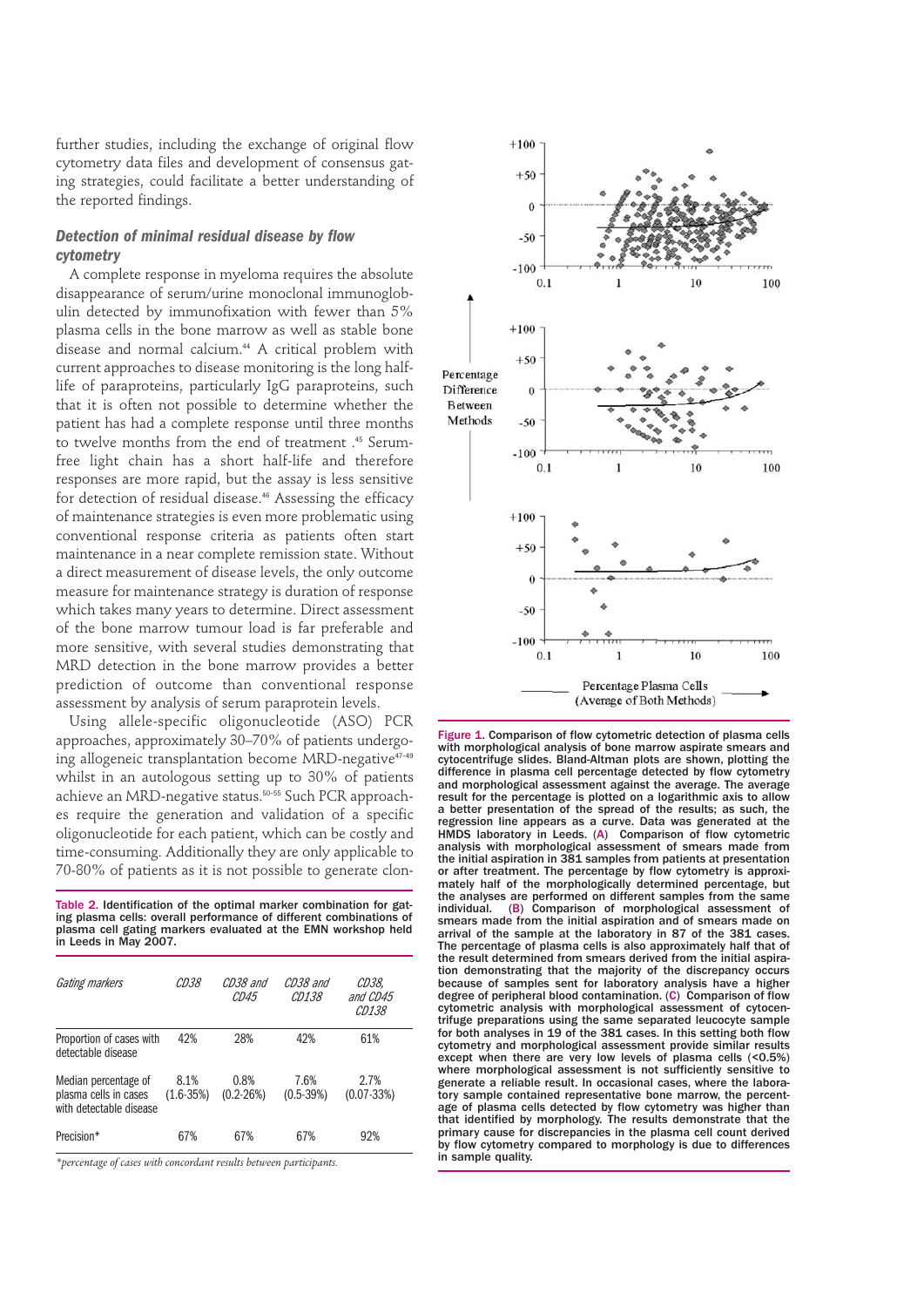

Figure 2. Common problems with immunological gating of plasma cells in bone marrow samples from patients with monoclonal gammopathies. Plasma cells have heterogeneous expression of the common gating markers. There is variation between normal plasma cells and neoplastic plasma cells, with the latter showing stronger expression of CD138, weaker expression of CD38 and CD45. There is also inter-patient variation. CD38 vs. side scatter gating is not suitable for residual disease analysis because neoplastic plasma cells express an average of one log lower levels. This figure shows bone marrow cells from patients with a monoclonal gammopathy prepared by ammonium chloride lysis. Plot (a) shows the CD38 vs. CD138 expression for a patient with approximately equal numbers of normal and residual neoplastic plasma cells. Plot (b) shows the CD38 vs. Side Scatter profile for the same data: the normal plasma cells are apparent as a discrete cluster. The neoplastic plasma cells are not apparent as they form a diffuse cluster overlapping with normal monocytes. Plasma cell gating requires incorporation of at least one other antigen, particularly for residual disease analysis. In the majority of cases, the CD38 and CD45 expression profile is sufficient to discriminate normal and neoplastic plasma cells from the background of normal leucocytes. However, CD45 expression is variable and a significant proportion of patients have a CD45+ fraction of neoplastic cells. Plot (c) shows leucocytes from a patient with several populations of neoplastic plasma cells: the majority of plasma cells express moderate levels of CD45. The CD45+ plasma cells are evident at presentation although a proportion with weak CD38 cannot be identified from CD38/CD45 expression alone and the remainder would be difficult to discriminate in a minimal disease setting when granulocytes, monocytes, B-cells and T-cells with overlapping levels of CD38/CD45 expression are in excess. The CD138 expression is uniformly increased above background for all the plasma cells. Ideally plasma cell gating should utilise CD38, CD45 and CD138 expression. In most cases two of these antigens are sufficient although it is not possible to determine which two without assessing all three in at least one test. When using four colour analyses to determine plasma cell clonality, it is critical to ensure that the gates used are sufficient to identify all plasma cells.

al IgH rearrangements in all patients.<sup>54</sup> ASO-PCR approaches can detect clonal B-lineage cells at the 0.001% level but sensitivity can vary from patient to patient. Additionally two studies have demonstrated that the critical level for predicting early relapse is above the  $0.01\%$  level.<sup>50,54</sup> This level is within the quantitative range of disease-specific flow cytometry approaches, and two independent studies have demonstrated the efficacy of flow cytometric disease monitoring for overall response assessment in clinical trials56,57 while a further study has demonstrated utility in the evaluation of maintenance strategies.<sup>58</sup> The technical issues involved in performing MRD analysis, as well as diagnostic immunophenotyping, are described in the following section.

The key advantage of flow cytometric MRD analysis is that it uses disease-specific rather than patient-specific markers. Therefore the same basic panel of antibodies can be used for each patient, and it is possible to perform an MRD assessment without knowledge of the presentation phenotype. A single time-point analysis by flow cytometry is considerably cheaper than PCR. Furthermore, the results can be provided rapidly, and therefore can potentially be used to guide therapy. A comparison of the advantages and disadvantages of the different approaches for residual disease detection is outlined in Table 1.

#### *Primary gating antibodies*

A series of twelve cases from patients with MGUS or myeloma at presentation or after treatment were analysed with a single six-colour assay reported previously<sup>59</sup> incorporating CD38, CD138, CD45 for plasma cell gating as well as CD19 and intracellular kappa and lambda expression. Four data sets were created from the files: the first data set was created by electronically manipulating the files to remove both CD138 and CD45 information, such that participants could only identify plasma cells according to CD38 and light scatter characteristics. The second data set was created by removing CD138 information, such that participants could only identify plasma cells according to CD38, CD45 and light scatter characteristics. The third data set was created by removing CD45 information, such that participants could only identify plasma cells according to CD38, CD138 and light scatter characteristics. The fourth data set contained all the information. Participants were then requested to analyse the data sets in order, and identify the numbers of CD19+κ+λ-, CD19+κ-λ+, CD19 κ+λ- and CD19-κ-λ+ plasma cells in each file. For the purpose of comparison, cases were defined as having abnormal cells present if there were CD19- plasma cells with a